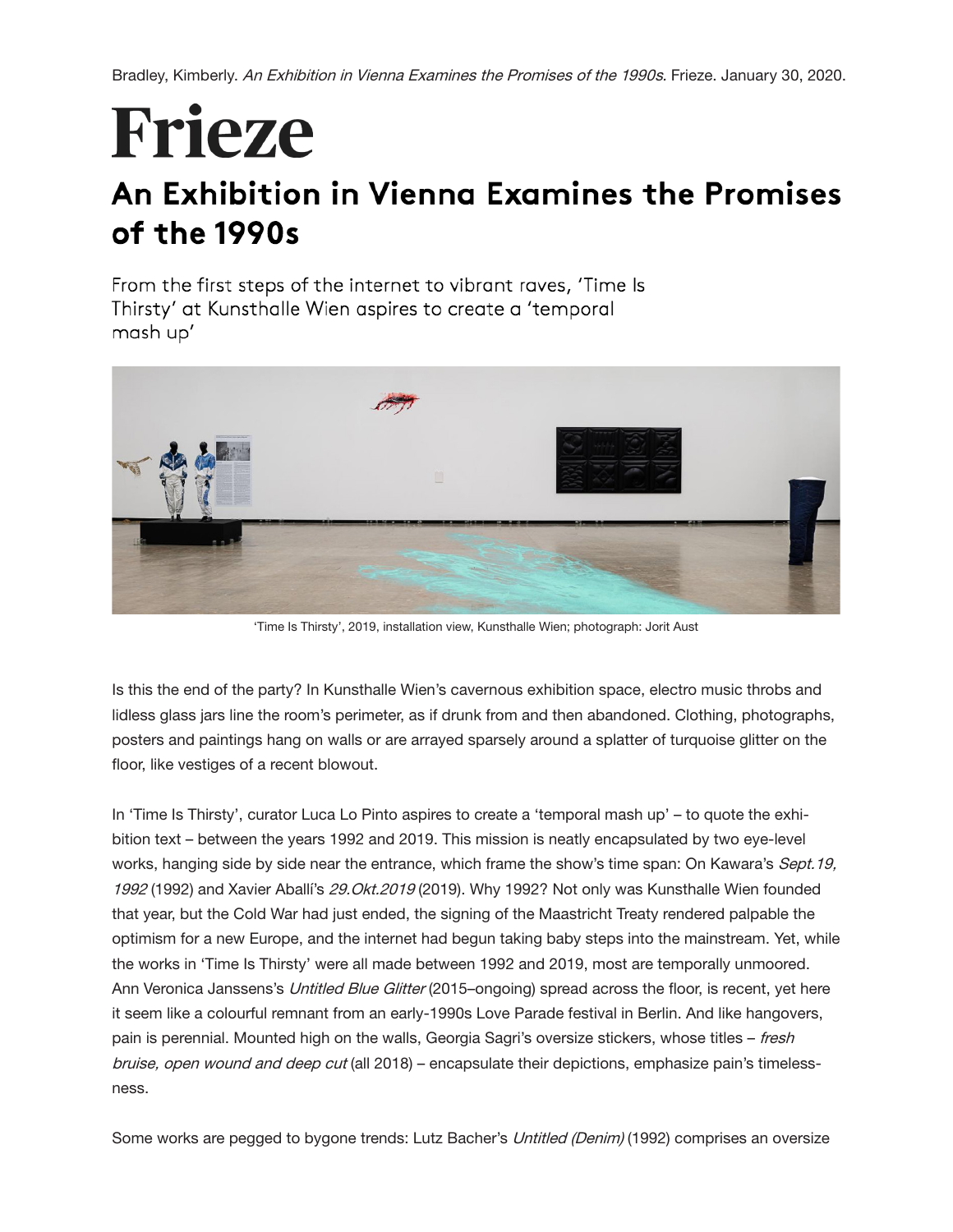

'Time Is Thirsty', 2019, installation view, Kunsthalle Wien; photograph: Jorit Aust

pair of Levi's 501 jeans, stuffed to stand upright. Nearby, Anna-Sophie Berger's Time That Breath Cannot Corrupt (2019) – three lace coats soaked in mud and left to dry on the floor and walls – recall items of clothing trashed and tossed aside at a 1990s rave. Willem de Rooij's mannequins – including 3-Part Tracksuit (Jacket, T-Shirt, Pants) and Tracksuit, Size XL (both 2015) – model 1990s-style sportswear in a range of blues. Hung at intervals on the walls are works such as Mladen Stilinovic's Utezi (Weights) (1992), a small white canvas with two tiny weights balancing on its upper edge (an allusion, perhaps, to the then-ongoing conflict in former Yugoslavia and to eastern Europe's uncertain future), as well as news articles from 1992 about Rodney King, an African American man beaten by police in Los Angeles, whose assault was captured by a bystander with a video camera. While police brutality caught on film may now be commonplace, back then it was not.

Some elements of the show cannot be viewed at Kunsthalle Wien: Maurizio Cattelan's Tattoo Collection (1992), for instance, a series of tattoo designs by the artist, exists as body art on its subjects. Likewise, the late Felix Gonzalez-Torres's poster in Gothic German script, Untitled (It's Just a Matter of Time) (1992), appears on billboards throughout Vienna. Originally referring to the AIDS crisis, the slogan now takes on new, and no less urgent, meanings.

The exhibition text contains the rather odd disclaimer: 'It's hard to describe an exhibition, any exhibition. This one in particular.' But that seems to be Lo Pinto's point: he wants the show, at least in part, to prompt visceral reactions via nonvisual senses. As well as the playlist composed by Peter Rehberg and electronic music duo Vipra (I recognized some Aphex Twin), there's also a faint odour permeating